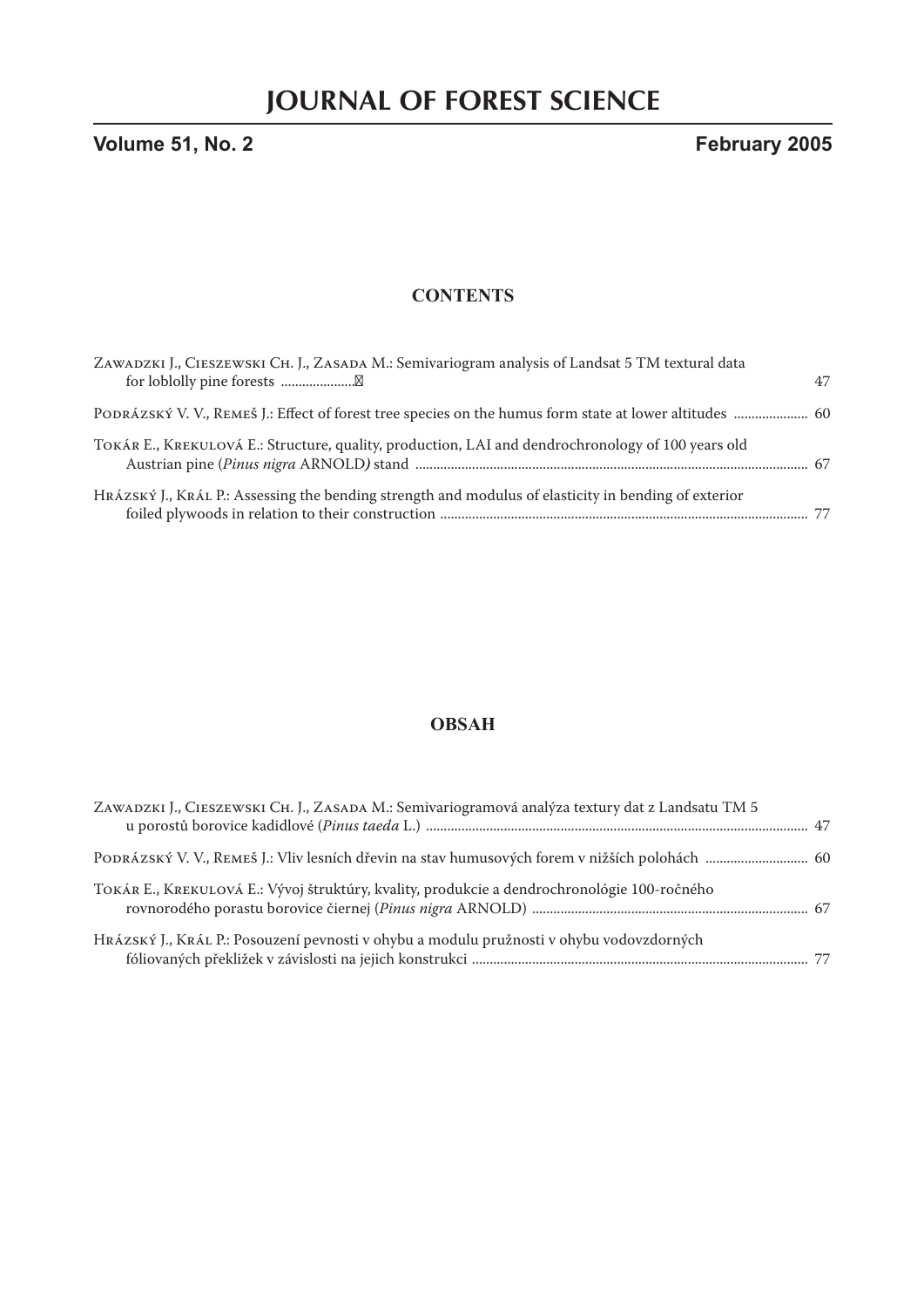# INSTITUTE OF AGRICULTURAL AND FOOD INFORMATION

 Slezská 7, 120 56 Prague 2, Czech Republic Tel.: + 420 227 010 111, Fax: + 420 227 010 116, E-mail: redakce@uzpi.cz

®

In this institute scientific journals dealing with the problems of agriculture and related sciences are published on behalf of the Czech Academy of Agricultural Sciences. The periodicals are published in English with abstracts in Czech.

| Journal                                            | Number<br>of issues per year | Yearly subscription<br>in USD |
|----------------------------------------------------|------------------------------|-------------------------------|
| Plant, Soil and Environment                        | 12                           | 285                           |
| Czech Journal of Animal Science (Živočišná výroba) | 12                           | 285                           |
| Agricultural Economics (Zemědělská ekonomika)      | 12                           | 285                           |
| Journal of Forest Science                          | 12                           | 285                           |
| Veterinární medicína (Veterinary Medicine – Czech) | 12                           | 285                           |
| Czech Journal of Food Sciences                     | 6                            | 129                           |
| <b>Plant Protection Science</b>                    | 4                            | 85                            |
| Czech Journal of Genetics and Plant Breeding       | 4                            | 85                            |
| Horticultural Science (Zahradnictví)               | 4                            | 85                            |
| Research in Agricultural Engineering               | 4                            | 85                            |

**Subscription to these journals be sent to the above-mentioned address.**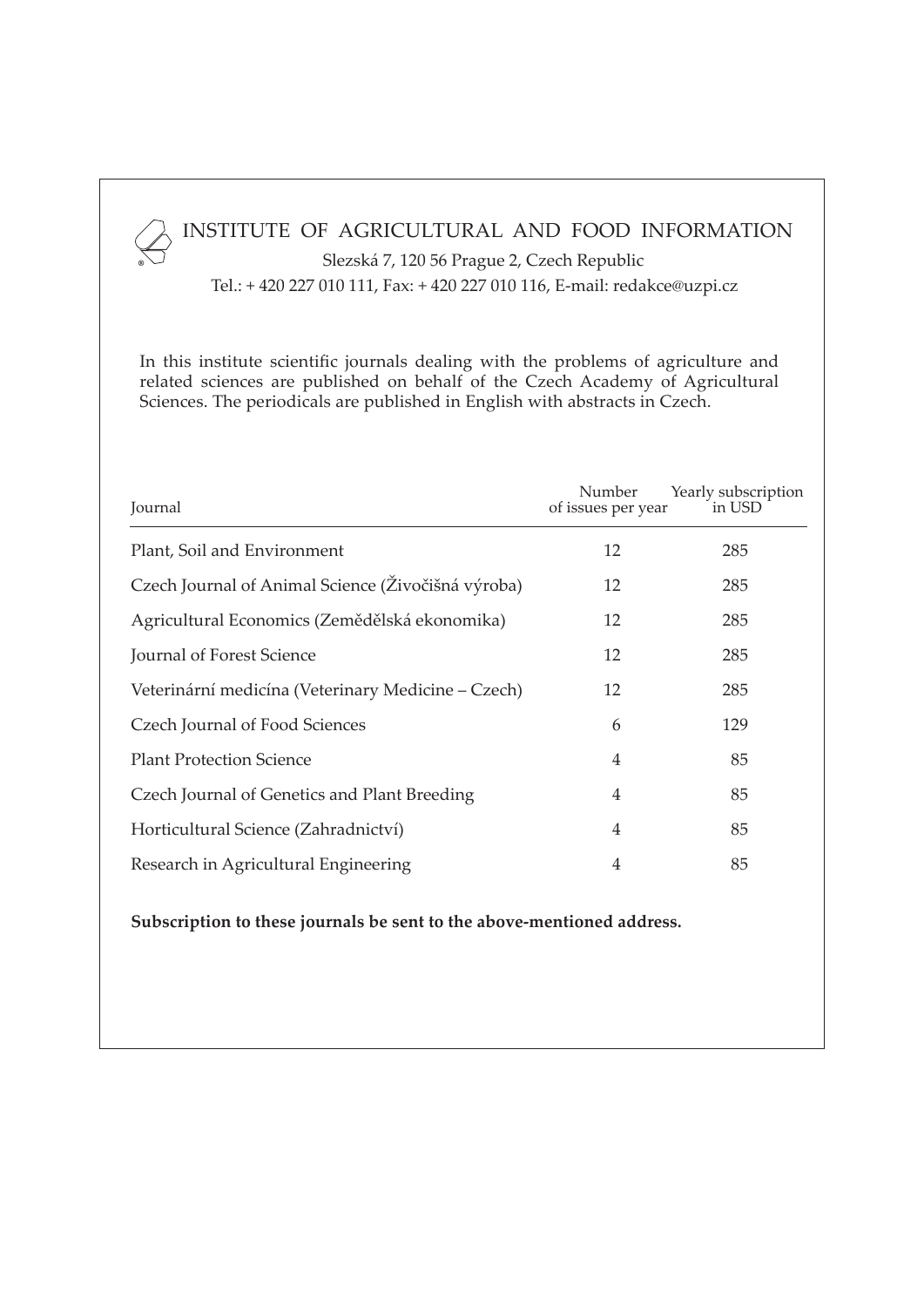# **Semivariogram analysis of Landsat 5 TM textural data for loblolly pine forests**

# **J. ZAWADZKI1 , CH. J. CIESZEWSKI2 , M. ZASADA3**

 *Environmental Engineering Department, Warsaw University of Technology, Warsaw, Poland Warnell Scholl of Forest Resources, University of Georgia, Athens, USA Department of Forest Productivity, Faculty of Forestry, Warsaw Agricultural University, Warsaw, Poland*

**ABSTRACT**: The objective of this study was to evaluate the applicability of Landsat 5 TM images for analysing the textural information on pine forest stands in western Georgia, United States. Analysing spatial correlations between pixels measured by semivariances and cross-semivariances (cross-correlation between two radiometric bands) calculated from transects of Landsat TM images, we explored differences between semivariances associated with images of stands of various ages, origins (natural vs. planted) and species (loblolly pine – *Pinus taeda* L. – versus longleaf pine – *Pinus palustris* Mill.). We analysed both ground measurements and the satellite images using the visible, the near infrared, and the middle-infrared bands. We also analysed semivariances and cross-semivariances calculated from the Normalized Difference Vegetation Index and the Ratio Vegetation Index. The results showed that in spite of the relatively low Landsat TM spatial resolution (30m) the semivariograms and cross-semivariograms provided potentially useful information about the above-mentioned classes. The semivariances and cross-semivariances calculated from Landsat TM images of loblolly pine stands depend both on the age and the stand origin. In particular, large differences exist in semivariance and cross-semivariance sills. Significant differences also exist between semivariances calculated from stands of loblolly and longleaf pine.

**Keywords**: semivariance; textural classification; remote sensing; loblolly pine; Landsat TM

Field measurements are the most exact way to collect detailed information about forest properties, but such data collection is expensive and time consuming. In most cases remote sensing is a less expensive supplement to ground measurements and is frequently used in forest inventories due to its cost efficiency and timely capabilities over large areas, and it may be used for assessment of various forest and ecosystem information (CAMPBELL l994; DE FRIES, TOWNSHEND 1994; VOGELMANN et al. 1998). One of the main disadvantages of singlesourced remote sensing measurements is that data are usually collected at a single spatial resolution. Different airborne techniques can collect data at a variety of spatial resolutions, but most of them are still very expensive. High-resolution remote sensing

data are more costly than low-resolution data to both purchase and process.

The most commonly used methods for image classification of remotely sensed images are applied on a pixel-by-pixel basis without considering potentially useful spatial information among neighbouring pixels. Semivariances quantify certain spatial information and have been proven very useful in the analysis of various spatial data (CARR 1966; WOODCOCK, STRAHLER 1988a,b; CURRAN 1988). Up to now, the semivariances have been successfully used in forestry applications, but only in the case of expensive high-resolution data (ST-ONGE, CAVAYAS 1995; TREITZ, HOWARTH 2000). SONG and WOODCOCK (2002) demonstrated the potential of multi-resolution remote sensors for research of forest succession.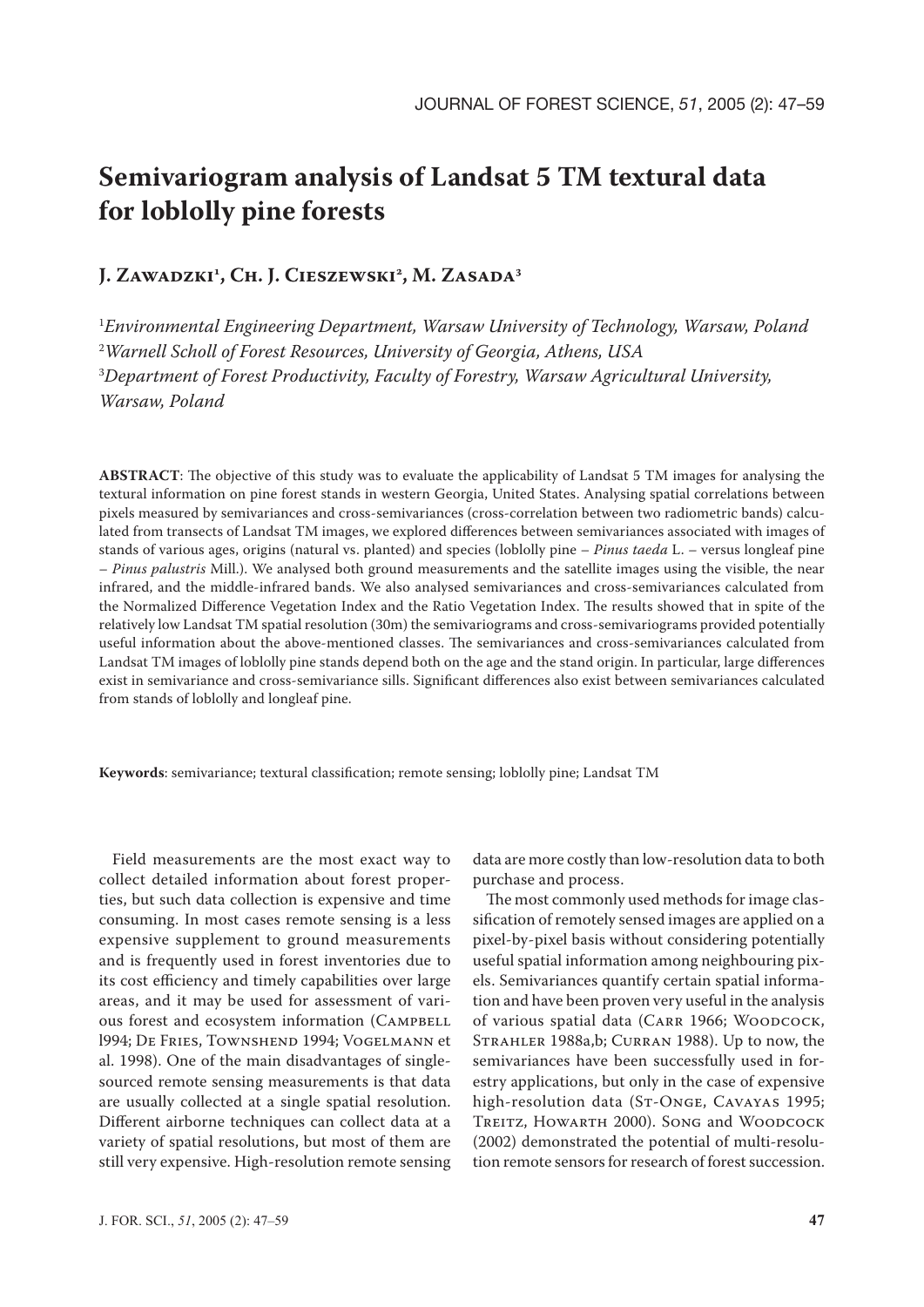If the semivariance has a classic form, it is a very efficient tool in remotely sensed image analysis. For example, it can be used for estimating the necessary spatial resolution because its range determines the distance above which ground resolution elements are not related (CURRAN 1988). RAMSTEIN and RAFFY (1989) stated that land cover classes could be well differentiated by the semivariance range (assuming an exponential semivariance model). Many present studies (ST-ONGE, CAVAYAS 1995; WALLACE et al. 2000) show that range and sill should be taken together for this purpose. However, it is not very clear if spatial pattern information produced by the semivariances calculated from low-resolution remote sensing images could improve a broad-scale forest classification (STRAHLER et al. 1986). There are also some important difficulties in the application of semivariance for forest classification. Very often semivariances of forested areas are much more complicated than the "classic" form described in the literature, and can show periodic and aspatial variations. The first type of semivariance occurs in studies of repetitive patterns while the second one occurs when studying random patterns. These kinds of semivariances have been reported and described e.g. by CURRAN (1988), and they are much more difficult to model and interpret. The usefulness of "non-classic" types of semivariances for classification is usually considerably less due to severe difficulties in estimation of their parameters. In addition, because of the large file sizes of remotely sensed images, accurate semivariance modelling is computationally unreasonable. Instead of the accurate modelling of semivariances most authors propose to calculate a set of texture measures of spatial variability (TMSV) or semivariances for the first consecutive lags (semivariance textural classifier algorithm, STC) within a moving window based on the semivariance value (CHICA-OLMO, ABARCA-HER-NANDEZ 2000; MIRANDA et al. 1992, 1996). Recently, several other parameters of semivariance were also

analysed for classification using parameters that do not require modelling, e.g. semivariances at consecutive lags, ratios of semivariances for consecutive pairs of lags, the slope of the semivariance for consecutive pairs of lags, mean semivariance and different measures of semivariance shape (HERZFELD, HIGGINSON 1996; JAKOMULSKA, CLARKE 2001).

The results of applications of low-resolution remote sensors for observations of forested areas are rather scarce. WOODCOCK et al. (1988a,b) calculated semivariances from remote images of forested areas using one visible (red) band of the Thematic Mapper sensor at a 30-meter spatial resolution. MIRANDA et al. (1992, 1996) used relatively inexpensive microwave images to classify Brazilian rainforest. Using both high and low resolution remote sensing images of conifer canopy structure, COHEN et al. (1990) concluded that the range of semivariances calculated using Landsat TM data was not useful for estimating tree crown sizes. The authors also indicated that sills of these semivariances were very similar in magnitude. However, calculations were limited only to the visible portion of the image spectrum and did not combine multiple-band textural information.

The Landsat TM satellite is appropriate for mapping and investigating broad vegetative types. It uses three bands in the visible portion of the spectrum, three bands in the reflective-infrared portion of the spectrum and one band in the thermal portion of the spectrum. The spatial resolution of the TM sensor of the Landsat satellite is 30 metres for the visible bands and 120 metres for the thermal band. Landsat TM data are relatively inexpensive; satellite images of areas located in the USA can be purchased from the EROS Data Center for approximately \$500–600 per each  $185 \times 185$  km scene (prices as for May 2003). Classification methods based on spectral information from Landsat TM images are appropriate for discriminating between classes with sufficiently different spectral characteristics. For example, it is

|                         | Number | Area (ha) |      | Stems per ha |       | Site index (base 25) |       |      | Basal area $(m^2/ha)$ |     |          |          |          |
|-------------------------|--------|-----------|------|--------------|-------|----------------------|-------|------|-----------------------|-----|----------|----------|----------|
| Stand                   | (N)    | mean      | min  | max          | mean  | min                  | max   | mean | min                   | max | mean     | min      | max      |
| Loblolly planted young  | 47     | 86.2      | 33.4 | 235.8        | 1,766 | 1,216                | 2,506 | 56   | 48                    | 65  | 10.07    | 4.59     | 18.37    |
| Loblolly planted medium | 35     | 80.2      | 57.8 | 207.4        | 1,406 | 561                  | 1,730 | 59   | 48                    | 65  | 21.67    | 11.50    | 26.87    |
| Loblolly natural young  | 10     | 4.5       | 0.2  | 10.5         | 1,103 | 247                  | 1,977 | 56   | 53                    | 59  | $\times$ | $\times$ | $\times$ |
| Loblolly natural medium | 36     | 8.1       | 0.4  | 68.1         | 801   | 247                  | 1,545 | 62   | 56                    | 63  | 8.04     | 5.74     | 17.22    |
| Loblolly natural old    | 34     | 10.2      | 6.6  | 13.7         | 504   | 247                  | 1,483 | 58   | 55                    | 63  | 14.9     | 6.89     | 22.96    |
| Longleaf planted medium | 5      | 25.1      | 0.7  | 78.3         | 487   | 200                  | 500   | 55   | 45                    | 56  | 4.65     | 4.59     | 5.74     |
| Longleaf natural old    | 5      | 26.6      | 6.1  | 31           | 355   | 275                  | 450   | 52   | 40                    | 56  | 8.27     | 3.67     | 14.24    |

Table 1. Some forest parameters for the studied stands of loblolly pine and longleaf pine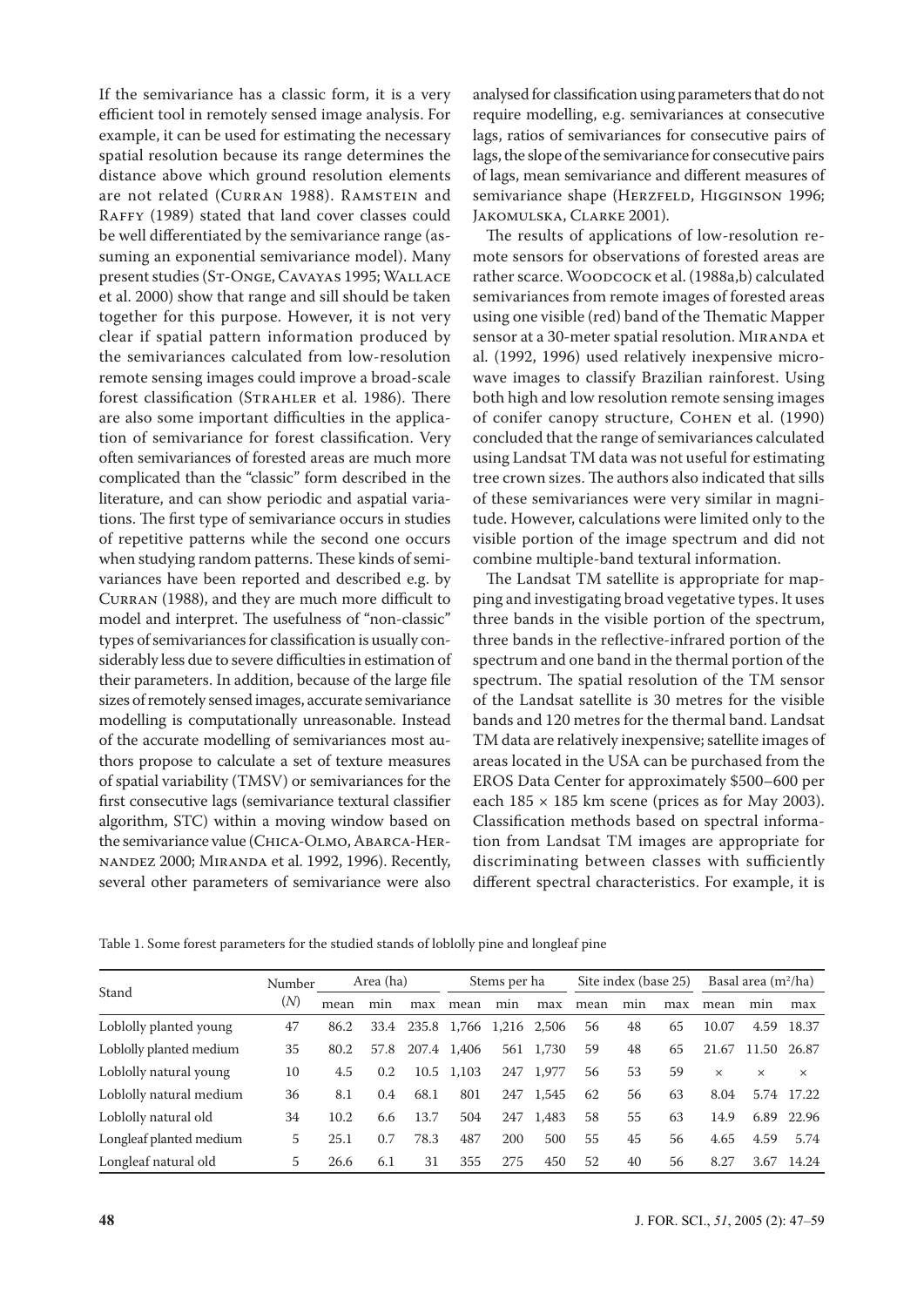relatively easy to discriminate between water, fields, and hardwood and coniferous forests (BAUER et al. 1994; EVANS 1994). A more difficult situation occurs when spectral characteristics of studied areas are very similar (e.g. for various coniferous stands, BROCKHAUS, KHORRAM 1992). In this case texture information can be essential.

The objective of this study was to evaluate the applicability of relatively inexpensive, low-resolution Landsat 5 TM images for analysing the textural information of the images of loblolly pine forests (*Pinus taeda* L.) in western Georgia, USA, using geostatistical methods. Loblolly pine is the most important timber tree in the southeastern USA. Occupying approximately 12 million hectares (both natural stands and plantations), the species has accounted for nearly 60% of all seedlings planted in the USA (SHEFFIELD, KNIGHTS 1982). We analysed different ages and origins of loblolly pine stands using semivariances and cross-semivariances. To check if semivariances can discriminate between different species, we compared semivariances for loblolly pine with those of longleaf pine (*Pinus palustris* Mill.).

#### **MATERIAL AND METHODS**

In this study remote sensing images were related to vegetation data through the use of ground-validation data collected in the field. The study area was located in the western part of the state of Georgia, USA. The ground reference forest data was covered by the Landsat TM scene, path 019/row 37, collected in November 1997. The ground data collected for each reference site contained stand level information including stand-polygon GIS/GPS coordinates, vegetation type (e.g. species) as well as quantitative data (e.g. age, diameter at breast height, basal area, and density).

To calculate reliable semivariances we limited our subject data to large loblolly pine stands described in Table 1. In order to compare the loblolly pine stand textural characteristics with another species we also used data from longleaf pine stands. We divided all studied stands into three age classes: young (6–15 years old), medium (16 to 30 years old) and old (older than 30 years). We differentiated also between planted and natural stands. We used data collected for 162 stands of loblolly pine (82 planted and 80 natural). No ground data for old planted stands of loblolly pine was available. In order to show the effect of the pine species on semivariance we also used data collected from medium-age planted longleaf pine stands (16–30 years old) and from old natural longleaf pine stands (older than 30 years). Some

characteristics of the studied classes of forest stands are given in Table 1.

In this study we used digital numbers (DN) from the RED band (red,  $0.63-0.69$  µm), the NIR band (reflective-infrared, 0.76–0.90 µm) and the MIR band (mid-infrared 1.55–1.75 µm). The RED band is sensitive enough to discriminate between plant species. The NIR band is especially sensitive to the amount of vegetation biomass present in a scene. The MIR band is sensitive to the amount of water in plants (ERDAS Field Guide 1990). Together with the spectral characteristics of the images we also studied the geostatistical characteristics of the Normalized Difference Vegetation Index (NDVI) introduced by Rouse (ROUSE et al. 1973; NEMANI et al. 1993) as well as the Ratio Vegetation Index (RVI) proposed by JORDAN (JORDAN 1969; DE JONG 1994; BROWN et al. 2000). The NDVI index has been found to be a sensitive indicator of the presence and condition of green vegetation (TUCKER et al. 1986) whereas the Ratio Vegetation Index is sensitive to the existence of forest underbrush (BROWN et al. 2000).

Geostatistics comprises many methods for evaluating the autocorrelation that commonly exists in spatial data. The central tool of geostatistics is semivariance that is a measure of spatial continuity. The graphical expression of the semivariance is the semivariogram. The application of the semivariance requires that the data meet the intrinsic hypothesis for a regionalised variable (JOURNEL, HUIBREGTS 1978). This hypothesis requires that the expected value of differences in data is zero for all vectors **h** separating any two points in the region of interest, and that the semivariance in the data is a function only of the vector **h** between samples.

Semivariance  $(y)$  is half the expected squared difference between values of data at a distance of separation or lag, **h**, a vector in both distance and direction. The experimental semivariance γ(**h**) is calculated as:

$$
\gamma(\mathbf{h}) = \frac{1}{2N(\mathbf{h})} \sum_{i=1}^{N(\mathbf{h})} [Z(x_i) - Z(x_i + \mathbf{h})]^2
$$
(1)

where:  $h - \text{lag (in pixels)}$  over which  $\gamma$  (semivariance) is measured,

- *N* the number of observations used in the estimate of γ(**h**),
- *Z* the value of the variable of interest at spatial position *x<sup>i</sup>* .

The value  $Z(x_i + h)$  is the variable value at lag **h** from **x**.

Semivariances are roughly summarised by three characteristics: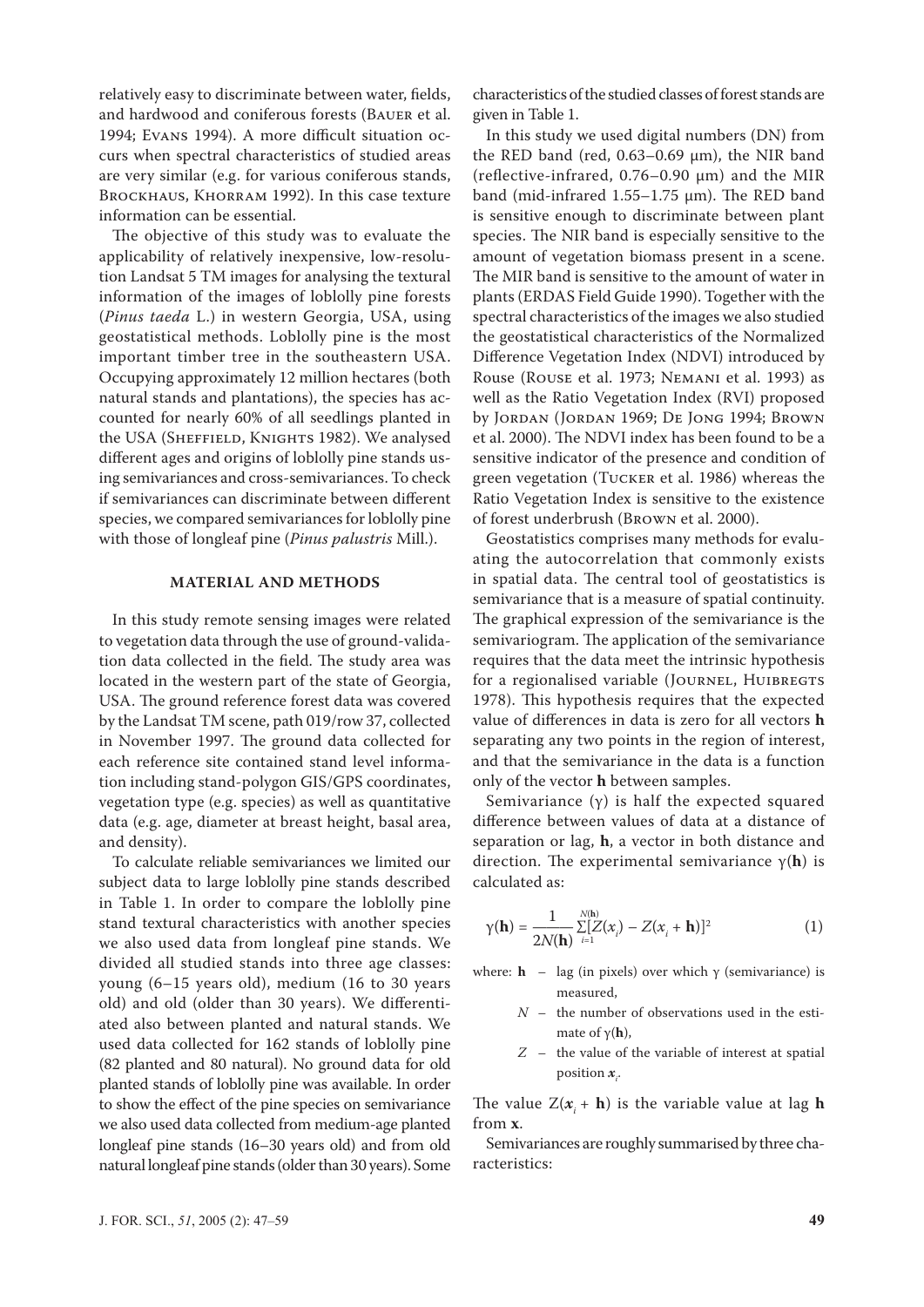|             |           |         | Loblolly pine      | Longleaf pine |         |         |        |         |  |
|-------------|-----------|---------|--------------------|---------------|---------|---------|--------|---------|--|
|             |           |         | planted<br>natural |               |         |         |        | natural |  |
|             |           |         | medium<br>young    |               | medium  | old     |        | old     |  |
|             | minimum   | 11.00   | 10.00              | 13.00         | 11.00   | 12.00   | 13.00  | 12.00   |  |
| <b>RED</b>  | maximum   | 52.00   | 43.00              | 31.00         | 41.00   | 37.00   | 39.00  | 53.00   |  |
|             | mean      | 18.74   | 15.19              | 19.91         | 16.06   | 16.35   | 20.71  | 21.49   |  |
|             | std. dev. | 3.28    | 2.20               | 3.95          | 2.95    | 2.41    | 3.00   | 5.31    |  |
|             | minimum   | 14.00   | 12.00              | 21.00         | 22.00   | 11.00   | 24.00  | 55.00   |  |
|             | maximum   | 63.00   | 58.00              | 47.00         | 53.00   | 55.00   | 54.00  | 0.53    |  |
| <b>NIR</b>  | mean      | 38.84   | 35.96              | 34.56         | 37.88   | 32.44   | 36.70  | 34.75   |  |
|             | std. dev. | 4.48    | 4.64               | 6.48          | 4.38    | 3.99    | 2.89   | 5.44    |  |
|             | minimum   | 14.00   | 5.00               | 20.00         | 14.00   | 2.00    | 24.00  | 10.00   |  |
|             | maximum   | 108.00  | 103.00             | 86.00         | 93.00   | 87.00   | 107.00 | 118.00  |  |
| <b>MIR</b>  | mean      | 42.82   | 27.63              | 47.38         | 30.15   | 34.19   | 51.08  | 52.08   |  |
|             | std. dev. | 11.81   | 7.81               | 14.93         | 9.79    | 7.71    | 9.14   | 18.71   |  |
|             | minimum   | $-0.15$ | $-0.20$            | 0.00          | $-0.03$ | $-0.42$ | 0.075  | $-0.01$ |  |
|             | maximum   | 0.59    | 0.63               | 0.52          | 0.57    | 0.51    | 0.053  | 0.52    |  |
| <b>NDVI</b> | mean      | 0.30    | 0.40               | 0.24          | 0.40    | 0.33    | 0.28   | 0.24    |  |
|             | std. dev. | 0.14    | 0.08               | 0.13          | 0.10    | 0.07    | 0.07   | 0.10    |  |
| <b>RVI</b>  | minimum   | 1.00    | 0.28               | 1.43          | 1.00    | 1.00    | 1.6    | 0.83    |  |
|             | maximum   | 3.65    | 3.44               | 3.27          | 3.19    | 3.21    | 3.25   | 3.34    |  |
| (NIR/RED)   | mean      | 2.26    | 1.80               | 2.41          | 1.85    | 2.08    | 2.46   | 2.37    |  |
|             | std. dev. | 0.33    | 0.28               | 0.36          | 0.32    | 0.26    | 0.22   | 0.39    |  |

Table 2. Minimum, maximum, mean, and standard deviation of DN values calculated from Landsat 5 TM images of investigated loblolly and longleaf pine stands

- sill the plateau that the semivariance reaches. The sill is the amount of variation explained by the spatial structure;
- range of the influence (correlation). The distance at which the semivariance reaches the sill;
- nugget effect the vertical discontinuity at the origin. The nugget effect is a combination of sampling error and short-scale variations that occur

at a scale smaller than the closest sample spacing. The sum of the nugget effect and sill is equal to the variance of the sample.

Remotely sensed images can also be used in semivariance calculations. In this study semivariances were calculated for each stand separately using the digital numbers (DN) or vegetation indices from the remotely sensed images as data values  $Z(x)$ . We calculated the



Fig. 1. Isotropic semivariances calculated from Landsat 5 TM images of a loblolly pine stand planted in 1988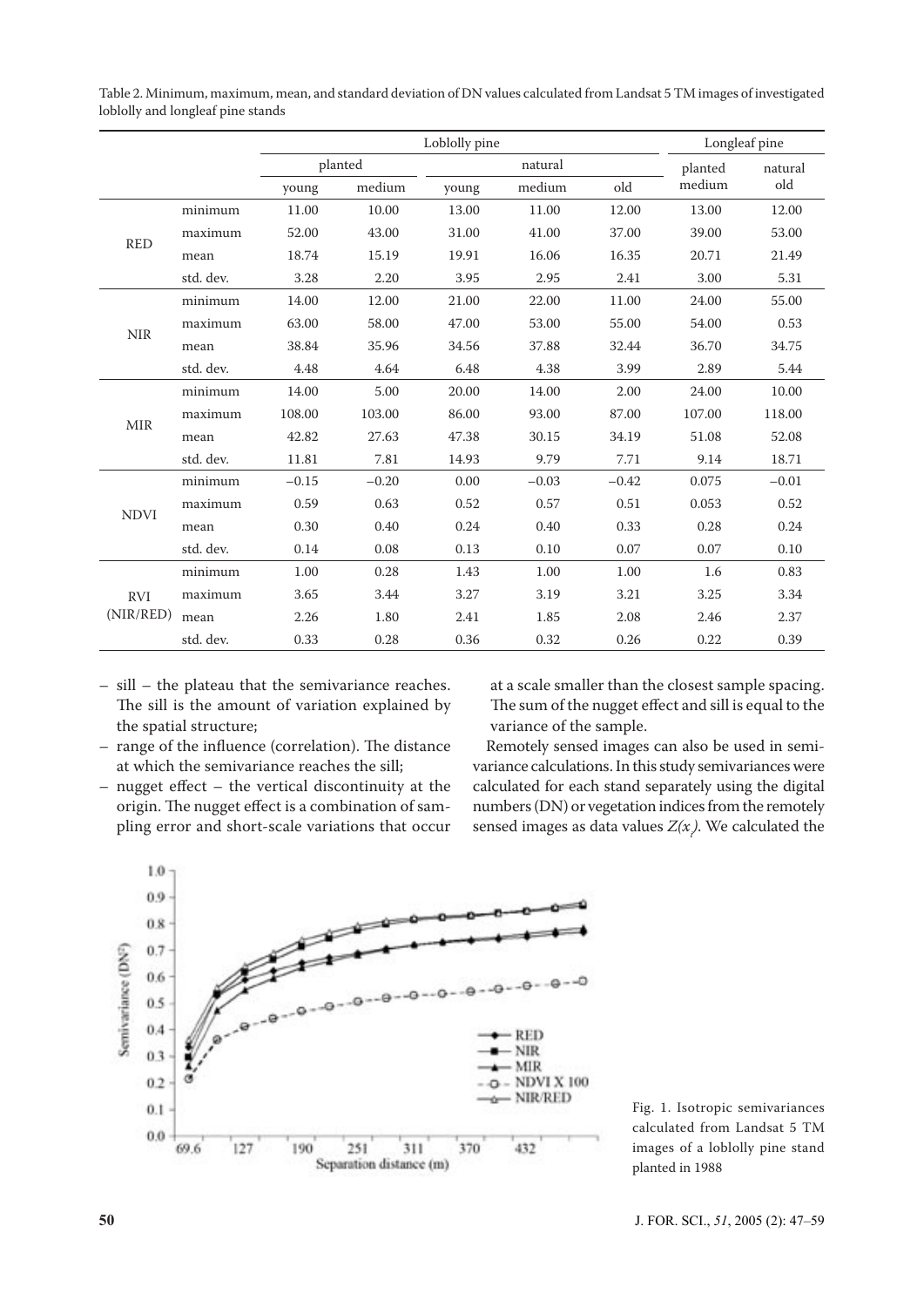

Fig. 2. Isotropic semivariances for different types of loblolly pine stands, calculated from Landsat 5 TM images using: (a) RED channel, (b) NIR channel, (c) MIR channel, (d) NDVI, and (e) RVI (NIR/RED)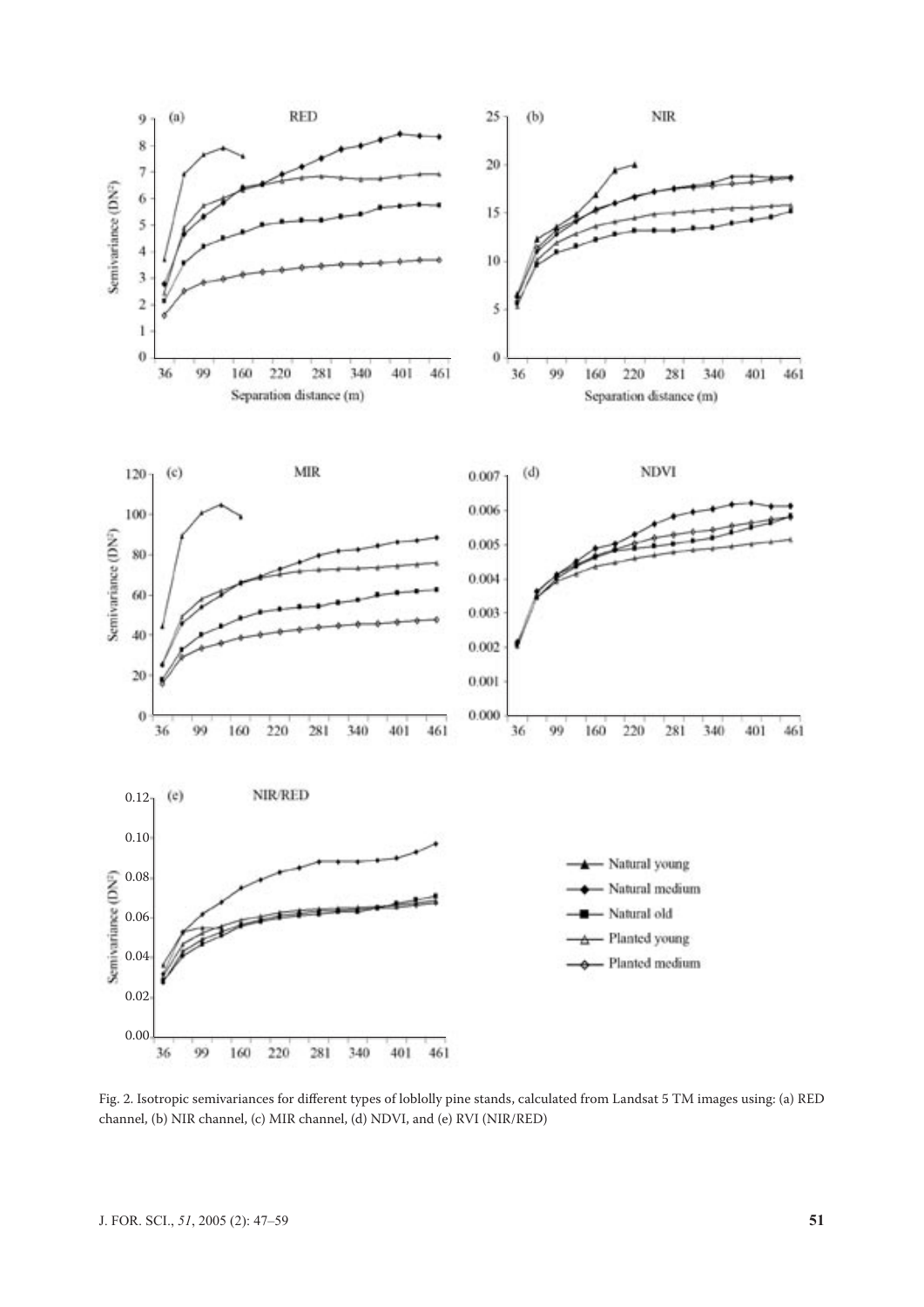



Fig. 3. The exemplary semivariances calculated from (a) RED, (b) NIR, and (c) MIR bands of the remote images of 1,000 m × 1,000 m natural and planted loblolly pine stands

semivariances for RED, MIR and NIR bands as well as semivariances for NDVI and RVI indices.

The semivariances were computed in possibly homogeneous and large stands, changing for comparison purposes only one essential stand feature, e.g. age (young, medium, old) or type (planted, natural). The detailed stand parameters are shown in Table 1. The calculations were performed using all possible pairs of pixels in remotely sensed images of investigated stands, for lags changing from about 30 m (the spatial resolution of Landsat TM) with a step of about 30 m, up to about 500 m (approximately half of the length of the smallest forest stand used for

Fig. 4. The semivariances calculated from the remote images of medium and old loblolly pine and longleaf pine stands for the (a) RED, (b) NIR, and (c) MIR bands; lines for natural old longleaf pine in figures (a) and (c) were scaled down by multiplying semivariances by 0.5

the semivariance calculations). The calculations did not show noticeable dependence of semivariances with the change of direction of vector **h**. Therefore in our analyses we concentrated on isotropic (omnidirectional) semivariance for which the direction of separation vector **h** is unimportant. The mean semivariance was then calculated by averaging all semivariances  $\gamma_i$  for the same stand type.

Another measure of spatial correlation analysed in this paper is the cross-semivariance:

$$
\gamma_{WZ} = \frac{1}{2N} \sum_{i=1}^{N} [W(x_i) - W(x_i + \mathbf{h})] [Z(x_i) - Z(x_i + \mathbf{h})](2)
$$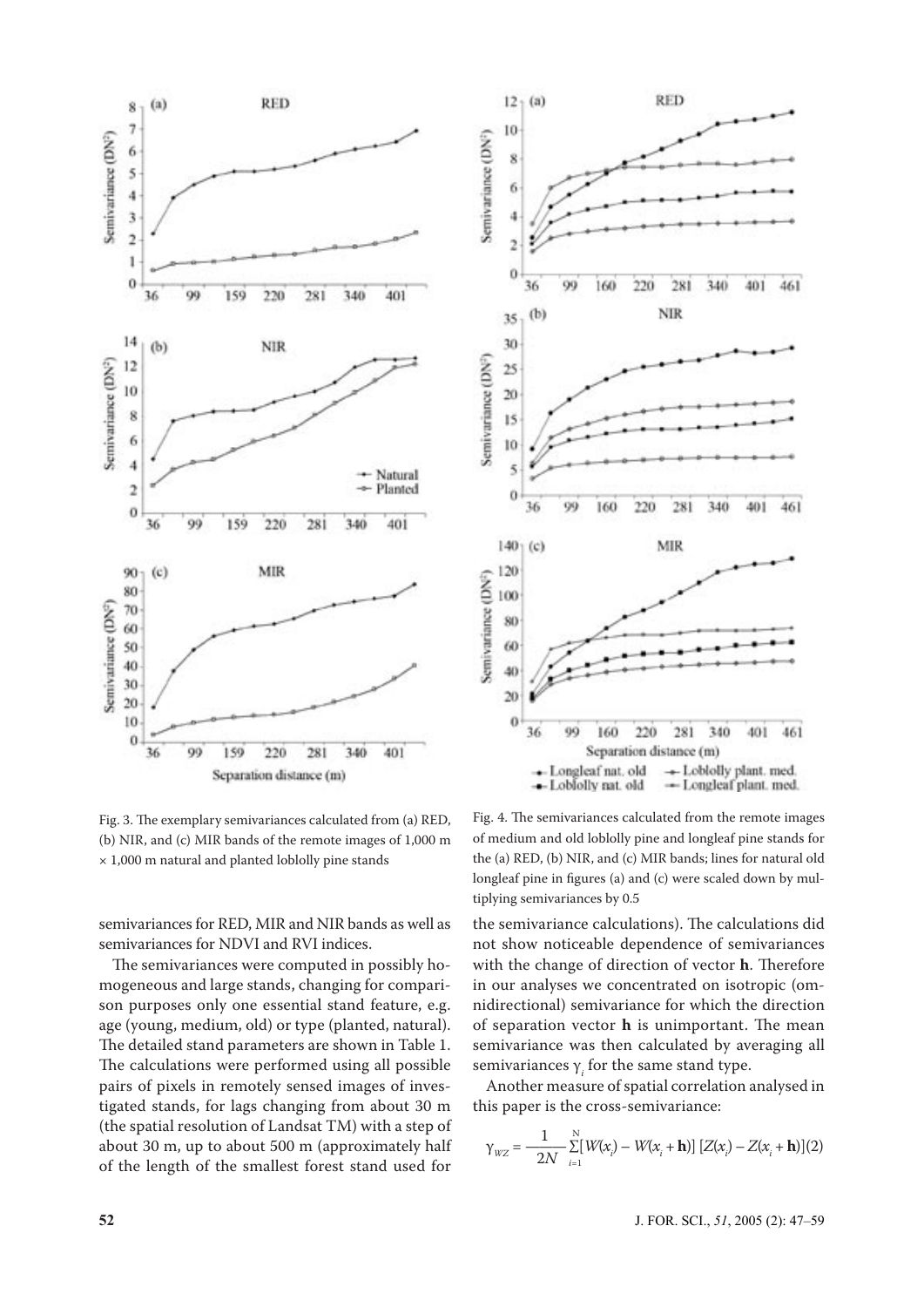|                   |                                            |          |          | Longleaf pine |               |          |          |          |  |
|-------------------|--------------------------------------------|----------|----------|---------------|---------------|----------|----------|----------|--|
|                   |                                            |          | planted  |               | natural       | planted  | natural  |          |  |
|                   |                                            | young    | medium   | young         | old<br>medium |          | medium   | old      |  |
|                   | $c_{0}$                                    | 0.000    | 0.000    | 0.000         | 0.000         | 0.000    | 0.000    | 0.000    |  |
|                   | $\mathcal{C}_1$                            | 6.320    | 3.188    | 8.000         | 5.954         | 4.231    | 7.145    | 22.841   |  |
| <b>RED</b>        | $\boldsymbol{a}_{\text{\tiny{l}}}$         | 128.800  | 160.070  | 105.083       | 252.170       | 212.84   | 164.500  | 344.400  |  |
|                   | $c_{2}$                                    | 0.002    | 0.001    | 0.001         | 0.006         | 0.002    | 0.002    | 0.010    |  |
|                   | IGF                                        | 1.18E-04 | 1.15E-04 | 2.17E-02      | 4.56E-04      | 9.56E-04 | 5.13E-05 | 4.19E-03 |  |
|                   | $\mathcal{C}_0$                            | 0.000    | 0.000    | 0.000         | 0.000         | 0.000    | 0.000    | 0.000    |  |
|                   | $\mathcal{C}_1$                            | 15.026   | 16.036   | 11.428        | 17.178        | 12.368   | 6.677    | 60.923   |  |
| <b>NIR</b>        | $a_{1}$                                    | 191.838  | 223.153  | 112.684       | 243.589       | 206.692  | 143.530  | 128.340  |  |
|                   | $\boldsymbol{c}_{\scriptscriptstyle 2}^{}$ | 0.002    | 0.006    | 0.039         | 0.004         | 0.004    | 0.002    | 0.010    |  |
|                   | <b>IGF</b>                                 | 4.05E-04 | 2.06E-04 | 5.94E-03      | 3.35E-03      | 3.31E-03 | 2.55E-05 | 1.46E-03 |  |
|                   | $c_{0}$                                    | 0.000    | 0.000    | 0.000         | 0.000         | 0.000    | 0.000    | 0.000    |  |
|                   | $\mathcal{C}_1$                            | 72.120   | 46.040   | 114.207       | 77.558        | 48.227   | 67.9233  | 131.229  |  |
| <b>MIR</b>        | $a_{1}$                                    | 187.906  | 222.043  | 98.367        | 278.160       | 218.42   | 128.34   | 349.96   |  |
|                   | $c_{2}$                                    | 0.009    | 0.006    | 0.000         | 0.083         | 0.045    | 0.010    | 0.159    |  |
|                   | Power                                      | 1.000    | 1.000    | 0.000         | 1.000         | 1.000    | 1.000    | 1.000    |  |
|                   | IGF                                        | 1.02E-04 | 2.42E-04 | 3.20E-03      | 2.00E-03      | 2.28E-03 | 1.46E-03 | 1.02E-03 |  |
|                   | $c_{0}$                                    | 0.000    | 0.000    | 0.000         | 0.000         | 0.000    | $\times$ | $\times$ |  |
|                   | $\mathcal{C}_1$                            | 0.00425  | 0.005    | 0.004         | 0.006         | 0.0045   | $\times$ | $\times$ |  |
| <b>NDVI</b>       | $a_{1}$                                    | 141.55   | 135.640  | 122.200       | 146.300       | 180.760  | $\times$ | $\times$ |  |
|                   | $c_{2}$                                    | 1.80E-06 | 2.70E-06 | 3.45E-06      | 2.70E-06      | 5.00E-07 | $\times$ | $\times$ |  |
|                   | <b>IGF</b>                                 | 4.32E-05 | 5.27E-05 | $2.62E - 04$  | 9.38E-05      | 9.18E-04 | $\times$ | ×        |  |
|                   | $c_{0}$                                    | 0.000    | 0.000    | 0.000         | 0.000         | 0.000    | $\times$ | $\times$ |  |
|                   | $\mathcal{C}_1$                            | 0.059    | 0.059    | 0.059         | 0.064         | 0.047    | $\times$ | $\times$ |  |
| RVI (NIR/<br>RED) | $\boldsymbol{a}_{\text{\tiny{l}}}$         | 135.289  | 163.907  | 108.459       | 148.557       | 117.495  | $\times$ | $\times$ |  |
|                   | $c_{2}$                                    | 1.50E-05 | 1.80E-05 | 0.000         | 8.21E-05      | 5.40E-05 | $\times$ | $\times$ |  |
|                   | IGF                                        | 1.46E-04 | 8.55E-05 | 2.51E-04      | 1.17E-03      | 7.45E-04 | $\times$ | $\times$ |  |

Table 3. Parameters of semivariogram models fitted to mean experimental semivariograms calculated from investigated stands: nugget ( $c_0$ ), structural variability connected with exponential model ( $c_1$ ), range of exponential model ( $a_1$ ), slope of linear model  $(c<sub>2</sub>)$ , indicative goodness of fit (IGF)

where:  $x_i$  – a data location,

 **h** – a lag vector,

- $Z(x_{\cdot})$ ,  $W(x_{\cdot})$  the DN values at location  $x$  for different bands,
	- $N -$  the number of data pairs spaced in a distance and direction **h** units apart.

The cross-semivariance quantifies the joint spatial variability (cross-correlation) between two radiometric bands (DEUTCH, JOURNEL 1998; JA-KOMULSKA, CLARKE 2001). The experimental cross-semivariances were calculated in the same way as semivariances described above. The obtained experimental semivariances (or cross-semivariances) were used to fit an appropriate theoretical model (MCBRATNEY, WEBSTER 1986). These models could allow us to calculate semivariance values that are necessary for other geostatistical analyses such as kriging, cokriging, etc.

All remotely sensed images were analysed using ERDAS 8.5 software. Semivariance calculations and analyses were performed using GS+, version 3.1 (ROBERTSON 1998) as well as Variowin, version 2.2 (PANNATIER 1996) geostatistical packages.

### **RESULTS**

The basic descriptive statistics for the remotely sensed images of the studied stands are presented in Table 2. These statistics reveal some distinctions between different stands, but do not provide any textural information. To explore the textural continuity of the studied stands, we calculated and analysed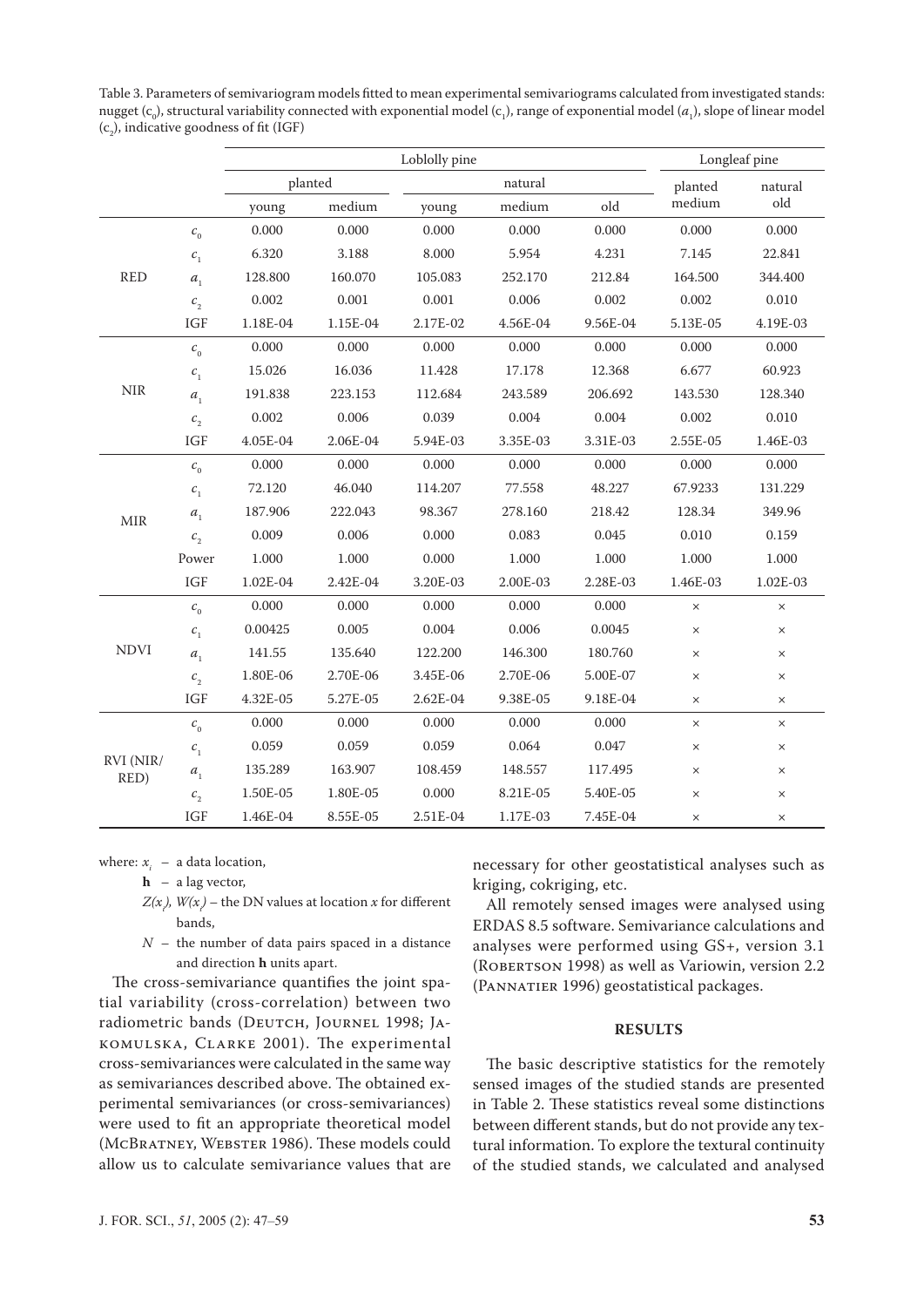

Fig. 5. The cross-semivariances between RED, MIR and NIR bands for (a) planted and (b) natural medium-aged stands of loblolly pine

the semivariances from digital images for RED, MIR and NIR bands as well as the cross-semivariances between these bands. We also calculated the semivariances for the vegetation indices (NDVI and RVI). Fig. 1 shows the most typical shape of semivariograms calculated from Landsat 5 TM images of the investigated stands. The semivariances in this figure were standardised (divided by their variances) in order to show them together. For the small separation distances (a few lags) the semivariance curve rises relatively fast. Then, at the larger distances, it exhibits a gentle sloping and becomes almost linear.

The results of semivariance calculations using DN from RED, NIR and MIR bands as well as the analysed vegetation indices are presented in Fig. 2. The largest differences between semivariances calculated for the investigated loblolly pine stands were obtained from the RED (Fig. 2a) and MIR (Fig. 2c) bands. Distinctly smaller differences were observed between semivariances calculated for DN from the NIR band as well as between semivariances calculated from vegetation indices. Careful examination of Fig. 2 also shows that natural stands have higher semivariance values than equal-age planted stands.

Typical situations in which semivariances were calculated from the images of middle-aged loblolly pine stands of  $1,000 \text{ m} \times 1,000 \text{ m}$  are shown in Fig. 3. For all bands the semivariances calculated from smaller areas are less regular, but semivariance values for natural stands are still significantly higher than for planted ones. Similarly, as for mean semivariances calculated from all stands of a given type, the largest difference between semivariances was found for the RED and MIR bands (Figs. 3a and 3c).

We also compared semivariograms for different species of pine by calculating semivariances for planted and natural stands of longleaf pine. The corresponding semivariances of loblolly pine and longleaf pine calculated from the DN for the RED, NIR and MIR bands are shown in Fig. 4 (note that the lines for natural old longleaf pine in figures (a) and (c) were scaled down by multiplying semivariances by 0.5). Large differences exist between semivariances calculated from loblolly pine and longleaf pine



Fig. 6. The cross-correlations between the RED and MIR bands calculated for various loblolly pine stands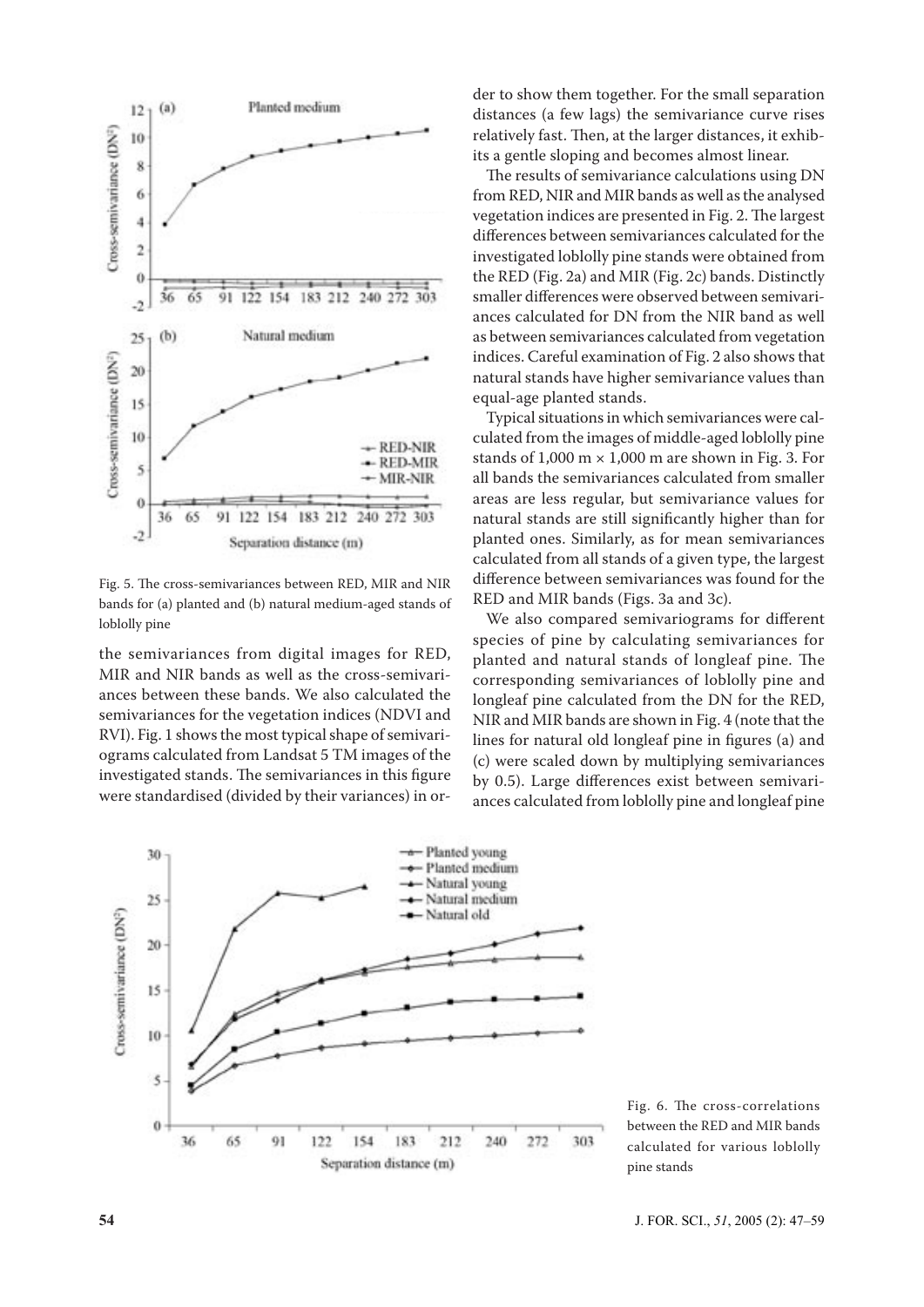stands. Except for the NIR band (Fig. 4b) the values of semivariance for longleaf pine are much higher than those of loblolly pine calculated for the stands of similar type and age. The values of semivariances at the distance of a few lags can also be used as a discriminative parameter.

To check if the parameters of the semivariance model can be used as discriminative parameters for different pine stands, we modelled the above-described experimental semivariances. The best fit of mean experimental semivariances for most of the investigated stands was provided by the sum of the nugget effect model, exponential model and linear model:

$$
\gamma_m(\mathbf{h}) = c_0 + c_1 \{ 1 - \exp(-3h/a_1) \} + c_2 \mathbf{h}
$$
 (3)

where:  $c_{\text{o}}$  – the nugget value,

- $c_1$  the structured variability connected with the exponential model,
- $a_{1}$  the practical range of the exponential model,
- $c_{2}$  the slope of the linear model.

In a few cases for young loblolly pine stands only the nugget effect model and exponential model were used for experimental semivariogram modelling. The parameters of the model semivariances for investigated loblolly pine stands as well as for longleaf pine stands are summarised in Table 3. The Indicative Goodness of Fit (IGF) values for the analysed cases are also shown in Table 3. IGF gives a measure of how well the model of semivariance fits the experimental semivariance points (PANNATIER 1996).

Fig. 5 shows the cross-semivariances quantifying the joint spatial variability between two bands calculated between bands RED, MIR and NIR, for planted and natural, medium-aged stands of loblolly pine. The largest cross-correlations exist between the RED and MIR bands both for the planted and for natural stands. The cross-correlations between bands RED and NIR as well as between MIR and NIR are substantially smaller. In the case of natural stands, values of cross-semivariance are much higher than for planted stands (Fig. 5b).

Fig. 6 presents the cross-correlations between the RED and MIR bands calculated for the studied loblolly pine stands. We can see from this figure that all age classes are well separated. The largest cross-semivariance values were obtained for young stands and the smallest for old stands, both for planted and natural ones. Because of the higher semivariance values for natural stands, the semivariances of natural medium and young planted stands are very close to each other.

#### **DISCUSSION**

The initial increase of the semivariance curve (Fig. 1) results from the fast decrease of spatial correlation at the distances of a few lags. This means that the spatial correlations between pixels decrease rapidly for short distances. At longer distances the semivariances do not reach saturation but increase almost linearly. This can be explained by a trend that exists in the data. The trend is rather difficult to interpret; it may be caused by many reasons such as for example differential illumination of the imaged area.

In order to check whether the semivariograms can be treated as "spatial signatures" of different types of coniferous forests we calculated semivariances for different types of loblolly pine stands using the DN values from RED, NIR and MIR bands as well as the analysed vegetation indices (NDVI and RVI). Natural stands have higher semivariance values than even-age planted stands (Fig. 2). This can be explained by the higher variability of natural stand textures in comparison with those of planted stands. This tendency was also clearly observed for semivariances calculated from smaller, separate stands (Fig. 3). Distinctly smaller differences were observed between semivariances calculated from vegetation indices (Figs. 2d and 2e). This somewhat surprising behaviour of semivariances calculated using vegetation indices could be explained by the smoothing effect in that these indices are the ratios of DN coming from different bands.

As can be seen in Table 2, the nugget effect is negligible for almost all experimental semivariances under study. The positive slope of the linear model, which describes the trend in the data, is usually very slight. This linear behaviour of the semivariances is distinctly visible only at distances longer than the range of the exponential model. The increase of semivariance caused by the trend at the distance of the range of the exponential model is much smaller than the practical sill of this model. Therefore, the existence of the trend does not interfere with the application of the semivariances for classification of forests using the Landsat 5 TM images.

The most important component in the model of the mean semivariogram  $\gamma_m(\mathbf{h})$  is the exponential term with well-defined ranges and sills. Because of the relatively low spatial resolution of the Landsat 5 TM data (30 m), and therefore the large size of support (JUPP et al. 1988, 1989), the ranges within a single stand, connected with the individual trees, are too short to observe. However, a distinct spatial correlation reflected by the exponential model exists at distances many times longer than the Landsat 5 TM spatial resolution (Table 3). The image's spatial properties result from a complex combination of both cover and object size. The correlation described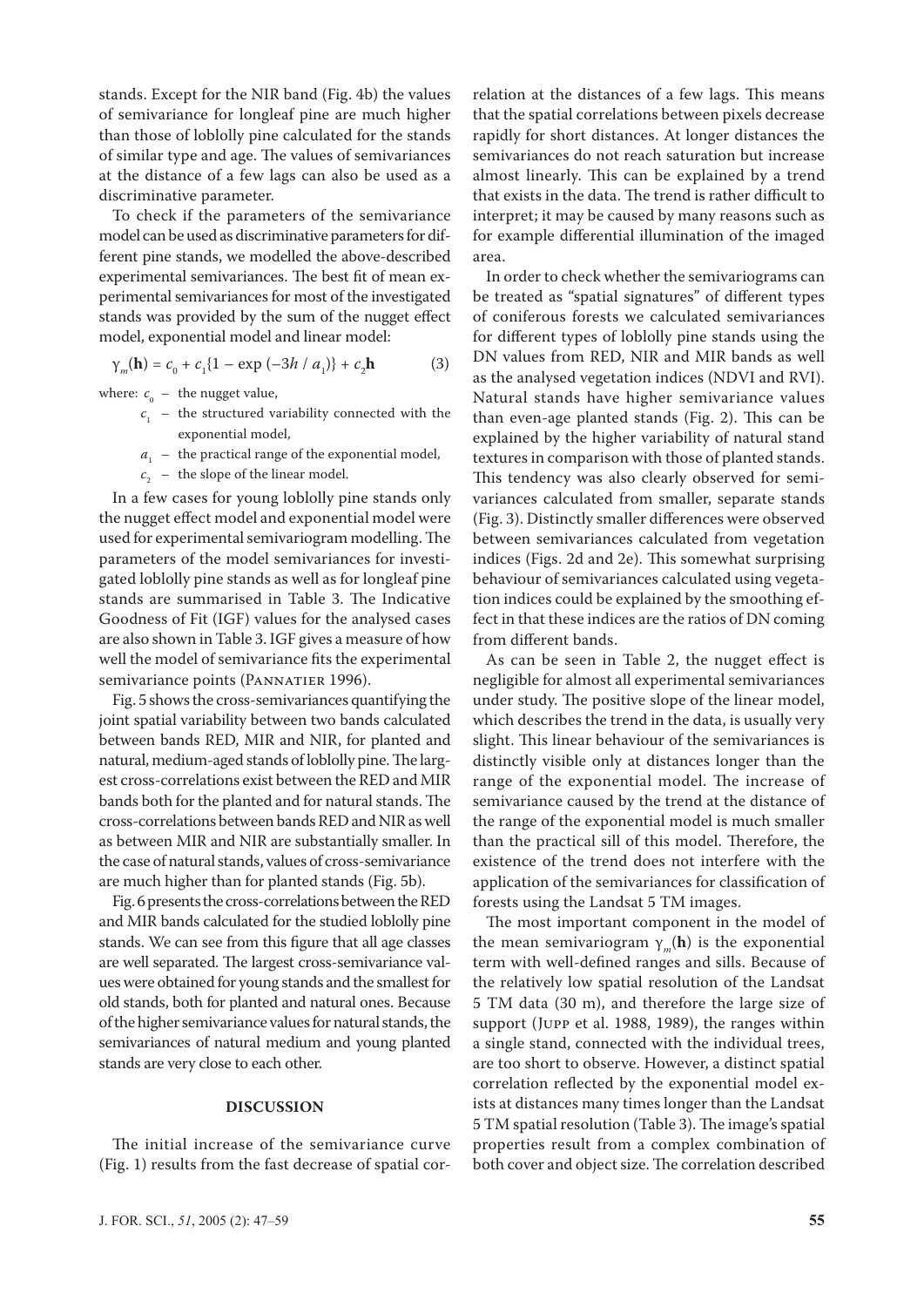by the exponential model may be attributed to the similarity in arrangements of bigger objects such as small sub-stands or groups of trees, areas with similar understorey, etc. The differences in arrangements of such bigger objects can be dependent on the age and stand origin. Because of the scale of observation, it is not surprising that there is little differentiation between pine stands observed in ranges of the exponential model. However, in spite of the low resolution of the Landsat 5 TM images of pine stands, we found distinct differences in semivariance sills arising from the exponential model (Table 3). The differences depend both on the age and the stand origin. As was shown by SONG and WOOD-COCK (2002), at low spatial resolution the semivariance from the scene with larger objects should have a higher sill. One can conclude that the parameters of the exponential term in the semivariance model, especially the sills, quantify well the investigated pine stands and confirm the spatial character of the patterns of forest stands.

The cross-semivariances quantify the joint spatial variability between two bands. The cross-correlations exist between the RED and MIR bands both for the planted and for natural stands as well as much higher values of cross-semivariance for natural stands (Fig. 5). Also, the cross-correlations between the RED and MIR bands are well separated for all analysed age classes (Fig. 6). Therefore, the crosssemivariances, which add new spatial information, can also be used for texture-based classification.

#### **CONCLUSIONS**

In the presented study, using semivariances and cross-semivariances, we analyse the spatial properties of low-resolution remote images of loblolly pine and longleaf pine forests of different ages and origins. The semivariances and cross-semivariances were calculated from remotely sensed images of studied stands using digital numbers (DN) and vegetation indices (NDVI and RVI) as data values  $Z(x_{\vphantom{\overline{J}}},\overline{r})$  . The mean semivariances were then calculated by averaging all semivariances for the same stand type (Eq. 2).

The typical mean semivariance shows a relatively fast rise for the few first lags. Then it exhibits a gentle sloping and becomes almost linearly shaped for the larger distances. The small linear increase of semivariances at longer distances can be explained by a trend that may exist in the data. The shapes of semivariances are similar for both very large stands of tens of hectares and small ones of a few hectares. We found distinct differences in mean semivariances of images for the studied stands. This means

that in spite of the low-resolution of Landsat 5 TM remote images and the existence of a small trend in the data, the obtained experimental semivariances can be treated as "spatial signatures" for the studied stands.

The observed differences between semivariances at the distances of several lags arise from different spatial correlations existing in the studied stands at distances from a few tens to a few hundreds of meters. A relatively low-resolution of Landsat 5 TM remote images does not allow us to distinguish individual trees. The observed spatial correlations can be attributed to the similarity in arrangements of bigger objects such as groups of trees or small sub-stands, areas with similar understorey, etc. The largest differences in semivariances were obtained for RED and MIR bands. In the cases of these bands the semivariance values for natural stands were remarkably higher than for planted stands. This can be explained by the higher variability of the texture of natural stands in comparison with that of planted stands. The semivariances calculated from vegetation indices for different loblolly pine stands showed much smaller differences than those calculated from the DN of studied bands. This fact can be explained by the smoothing effect arising from the use of DN coming from different bands in vegetation indices and having different spatial properties. It was also evident that the semivariances calculated from Landsat 5 TM images were useful for discriminating different-age loblolly pine stands. We also found large differences between semivariances calculated from images of loblolly pine and longleaf pine stands.

The best fit of mean experimental semivariances for most of the investigated stands was provided by the sum of the three models: the nugget effect model, exponential model, and linear model. It was found that most important in the model of mean semivariance is the exponential term with well-defined range and sill. Both the nugget effect and the contribution to the semivariance arising from a linear term at short distances were significantly smaller than the exponential term. The parameters of the exponential term in the semivariance model, especially the sills, differentiate well the investigated pine stands and confirm the spatial character of the patterns of forest stands.

The cross-semivariances between investigated bands were also calculated and analysed. The largest cross-correlations were found between the RED and NIR bands both for planted and natural loblolly pine stands. The cross-correlations between bands RED and MIR as well as between MIR and NIR were substantially smaller. In the case of natural stands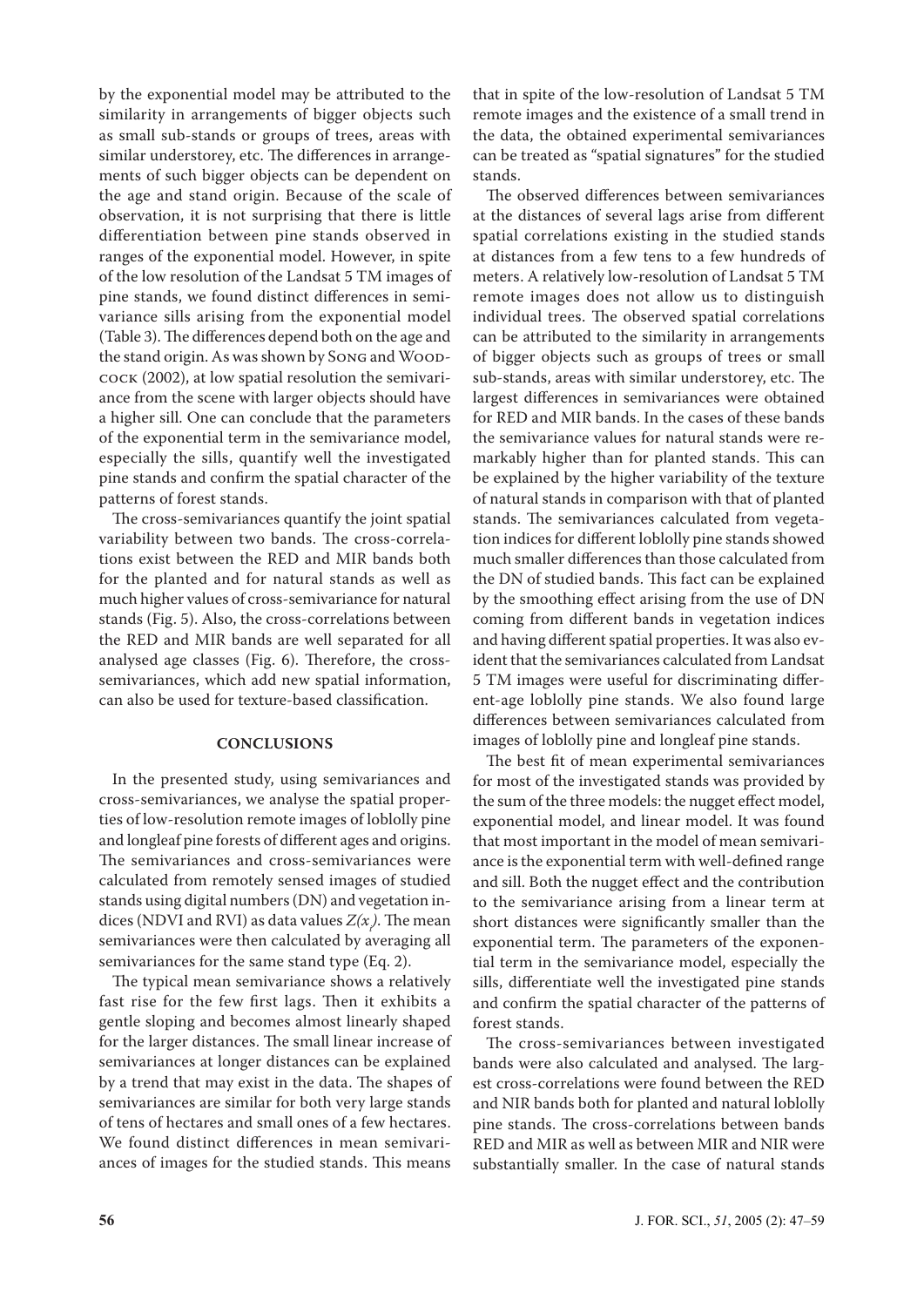the values of cross-semivariances were much higher than those for planted stands. It was also shown using cross-semivariances that all different-age loblolly pine stands were well separated. The largest crosssemivariance values were obtained for young stands and the smallest ones for old stands, both for planted and natural stands.

This study demonstrates that geostatistical techniques used with relatively inexpensive low-resolution Landsat 5 TM images can be helpful in evaluating spatial characteristics of loblolly pine and longleaf pine stands. High-resolution or multi-resolution satellite investigations, which give the highest accuracy, are still very expensive when they are used over large areas. Therefore, efforts to exploit spatial information from Landsat TM remote images of forest areas are still necessary.

#### **Ac k n o w l e d g e m e n t s**

JAROSŁAW ZAWADZKI and MICHAŁ ZASADA thank the Warnell School of Forest Resources, University of Georgia, for a hospitable and creative environment, INGVAR ELLE for help with the English language usage, and TRIPP LOWE for technical assistance.

#### **R e f e r e n c e s**

- ADEGBIDI H.G., JOKELA E.J., COMERFORD N.B., BAR-ROS N.F., 2002. Biomass development for intensively managed loblolly pine plantations growing on spodosols in the southeastern USA. Forest Ecology and Management, *167*: 91–102.
- BAUER M.E., BURK T.E., EK A.R., COPPIN P.R., LIME S.D., WALSH T.A., WALTERS D.K., BEFORT W., HEIZEN D.F., 1994. Satellite Inventory of Minnesota Forest Resources. Photogrammetric Engineering & Remote Sensing, *60*: 287–298.
- BROCKHAUS J.A., KHORRAM S., 1992. A comparison of SPOT and Landsat-TM data for use in concluding inventories of forest resources. International Journal of Remote Sensing, *13*: 3035–3043.

BROWN L., CHEN J.M., LEBLANC S.G., CHILLAR J., 2000. A short-wave infrared modification to the simple ratio for LAI retrieval in boreal forests: an image and model analysis. Remote Sensing of Environment, *71*: 16–25.

CAMPBELL J.B., 1994. Introduction to Remote Sensing. New York, Guilford Press: 1–20.

CARR J.R., 1966. Spectral and textural classification of single and multiple band digital images. Computers & Geosciences, *22*: 849–866.

CHICA-OLMO M., ABARCA-HERNANDEZ F., 2000. Computing geostatistical image texture for remotely sensed data classification. Computers & Geosciences, *26*: 373–383.

- COHEN W.B., SPIES T.A., BRADSHAW G.A., 1990. Semivariograms of digital imagery for analysis of conifer canopy structure. Remote Sensing of Environment, *34*: 167–178.
- CURRAN P.J., 1988. The semivariances in remote sensing: an introduction. Remote Sensing of Environment, *24*: 493–507.
- DE FRIES R.S., TOWNSHEND J.R.G., 1994. NDVI-derived land cover classifications at a global scale. International Journal of Remote Sensing, *15*: 3567–3586.
- DE JONG S.M., 1994. Derivation of vegetative variables from a Landsat TM image for modelling soil erosion. Earth Surfaces and Landforms, *19*: 165–178.
- DEUTCH C.V., JOURNEL A.G., 1998. GSLIB Geostatistical Software Library. Oxford, Oxford University Press: 43–62.
- ERDAS Field Guide, 1990. Fifth Edition. Atlanta, Georgia, Erdas Inc.: 101–106.
- EVANS D.L., 1994. Forest Cover from Landsat Thematic Mapper Data for Use in the Catahoula Ranger District Geographic Information System. Gen. Tech. Rep. SO-99. New Orleans, LA: U.S. Department of Agriculture, Forest Service, Southern Forest Experiment Station: 14.
- HARMS W.R., 1984. Applying silviculture to stand management. In: KARR B.L., MONAGHAN T. (eds.), The Loblolly Pine Ecosystem (West Region) Proceedings, March 20–22, Jackson, MS. Mis. Coop. Extension Serv., Mississippi State, MS: 32–40.
- HERZFELD U.C., HIGGINSON C.A., 1996. Automated geostatistical seafloor classification – principles, feature vectors, and discrimination criteria. Computers & Geosciences, *22*: 35–52.
- JAKOMULSKA A., CLARKE K., 2001. Semivariogram-derived measures of textural image classification. In: MONES-TIEZ P., ALLARD D., FROIDEVAUX R. (eds.), Geostatistics for Environmental Applications. Dordrecht Hardbound, Kluwer Academic Publishers: 345–355.
- JORDAN C.F., 1969. Derivation of leaf area index from quality of light on the forest floor. Ecology, *50*: 663–666.
- JOURNEL A.G., HUIBREGTS C.J., 1978. Mining Geostatistics. London, Academic Press: 26–95.
- JUPP D.L.B., STRAHLER A.H., WOODCOCK C.E., 1988. Autocorrelation and regularization in digital images. I. Basic theory, IEEE Geosciences and Remote Sensing, *26*: 467–473.
- JUPP D.L.B., STRAHLER A.H., WOODCOCK C.E., 1989. Autocorrelation and regularization in digital images. I. Simple image models. IEEE Geosciences and Remote Sensing, *27*: 247–258.
- McBRATNEY A.B., WEBSTER R., 1986. Choosing function for semivariograms of soil properties and fitting them to sampling estimates. Journal of Soil Sciences, *37*: 617–639.

MIRANDA F., MAcDONALD J., CARR J.R., 1992. Application of the semivariogram textural classifier (STC) for vegetation discrimination using SIR-B data of Borneo. International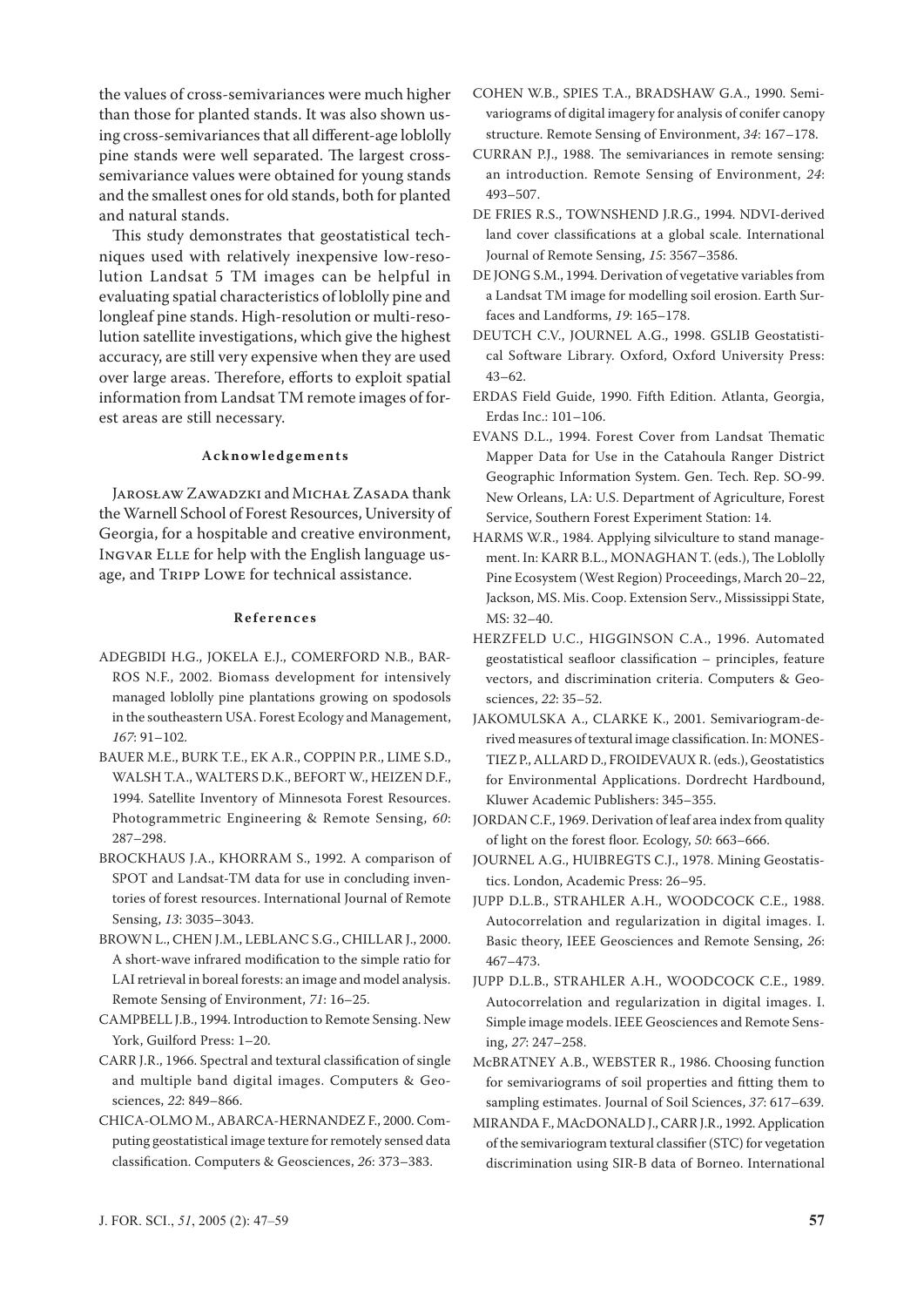Journal of Remote Sensing, *13*: 2349–2354.

- MIRANDA F., FONESCA L., CARR J.R., TARANIK J., 1996. Analysis of JERS-1 (Fuyo-1) SAR data for vegetation discrimination in northwestern Brazil using the semivariogram textural classifier (STC). International Journal of Remote Sensing, *17*: 3523–3529.
- NEMANI R., PIERCE L., RUNNING S., 1993. Forest ecosystem process at the watershed scale: Sensitivity to remotelysensed Leaf Area Index estimates. International Journal of Remote Sensing, *14*: 2519–2539.
- PANNATIER Y., 1996. Variowin, Software for Spatial Data Analysis in 2D. New York, Berlin, Heidelberg, Springer-Verlag: 1–91.
- RAMSTEIN G., RAFFY M., 1989. Analysis of the structure of radiometric remotely-sensed images. International Journal of Remote Sensing, *17*: 3523–3529.
- ROBERTSON G.P., 1998. GS+ user's guide: geostatistics for the environmental sciences, version 3.1 for Windows. Gamma Design Software, Plainwell, MI.
- ROUSE J.W., HAAS R.H., SCHELL J.A., DEERING D.W., 1973. Monitoring vegetation systems in the great plains with ERTS. In: Proceedings, Third ERTS Symposium, NASA SP-351, NASA, Washington, DC, *1*: 309–317.
- SHEFFIELD R.M., KNIGHTS H.A., 1982. Loblolly pine resources – South-east region. In: Proceedings, Symposium on the Loblolly Pine Ecosystem (East Region). School of Forest Resources, North Carolina State University, Raleigh, NC: 7–24.
- SONG C., WOODCOCK C.E., 2002. The spatial manifestation of forest succession in optical imagery. The potential of multiresolution imagery. Remote Sensing of Environment, *82*: 271–284.
- STRAHLER A.H., WOODCOCK C.E., SMITH J.A., 1986. On the nature of models in remote sensing. Remote Sensing of Environment, *20*: 121–139.
- ST-ONGE B.A., CAVAYAS F., 1995. Estimating forest stand structure from high resolution imagery using the directional semivariogram. International Journal of Remote Sensing, *16*: 1999–2001.
- TUCKER C.J., FUNG I.Y., KEELING C.D., GAMMON R.H., 1986. Relationship between atmospheric  $CO<sub>2</sub>$  variations and a satellite-derived vegetation index. Nature, *319*: 195–199.
- TREITZ P., HOWARTH P., 2000. High spatial remote sensing data for forest ecosystem classification: an examination of spatial scale. Remote Sensing of Environment, *72*: 268–289.
- VOGELMANN J.E., SOHL T.L., CAMPELL P.V., SHAW D.M., 1998. Regional land cover characterization using Landsat Thematic Mapper data and ancillary data sources. Environmental Monitoring and Assessment, *51*: 415–428.
- WALLACE C.S.A., WATTS J.M., YOOL S.R., 2000. Characterizing the spatial structure of vegetation communities in the Mojave Desert using geostatistical techniques. Computers & Geostatistics, *26*: 397–410.
- WOODCOCK C.E., STRAHLER A.H., JUPP D.L.B., 1988a. The use of semivariograms in remote sensing: I. Scene models and simulated images. Remote Sensing of Environment, *25*: 323–348.
- WOODCOCK C.E., STRAHLER A.H., JUPP D.L.B., 1988b. The use of semivariograms in remote sensing: II. Real digital images. Remote Sensing of Environment, *25*: 349–379.

Received for publication October 20, 2004 Accepted after corrections November 29, 2004

# **Semivariogramová analýza textury dat z Landsatu TM 5 u porostů borovice kadidlové (***Pinus taeda* **L.)**

**J. ZAWADZKI1 , CH. J. CIESZEWSKI2 , M. ZASADA3**

 *Environmental Engineering Department, Warsaw University of Technology, Warsaw, Poland Warnell Scholl of Forest Resources, University of Georgia, Athens, USA Department of Forest Productivity, Faculty of Forestry, Warsaw Agricultural University, Warsaw, Poland*

**ABSTRAKT**: Cílem studie bylo zhodnotit použitelnost snímků z družice borových porostů v západní Georgii ve Spojených státech. Při analýze prostorových korelací mezi pixely měřenými pomocí semivariancí a křížových semivariancí (křížové korelace mezi dvěma radiometrickými pásmy), počítanými z transektů ve snímcích z družice Landsat TM, jsme zjistili rozdíly mezi semivariancemi vztahujícími se ke snímkům porostů různého stáří, původu (přirozené versus uměle